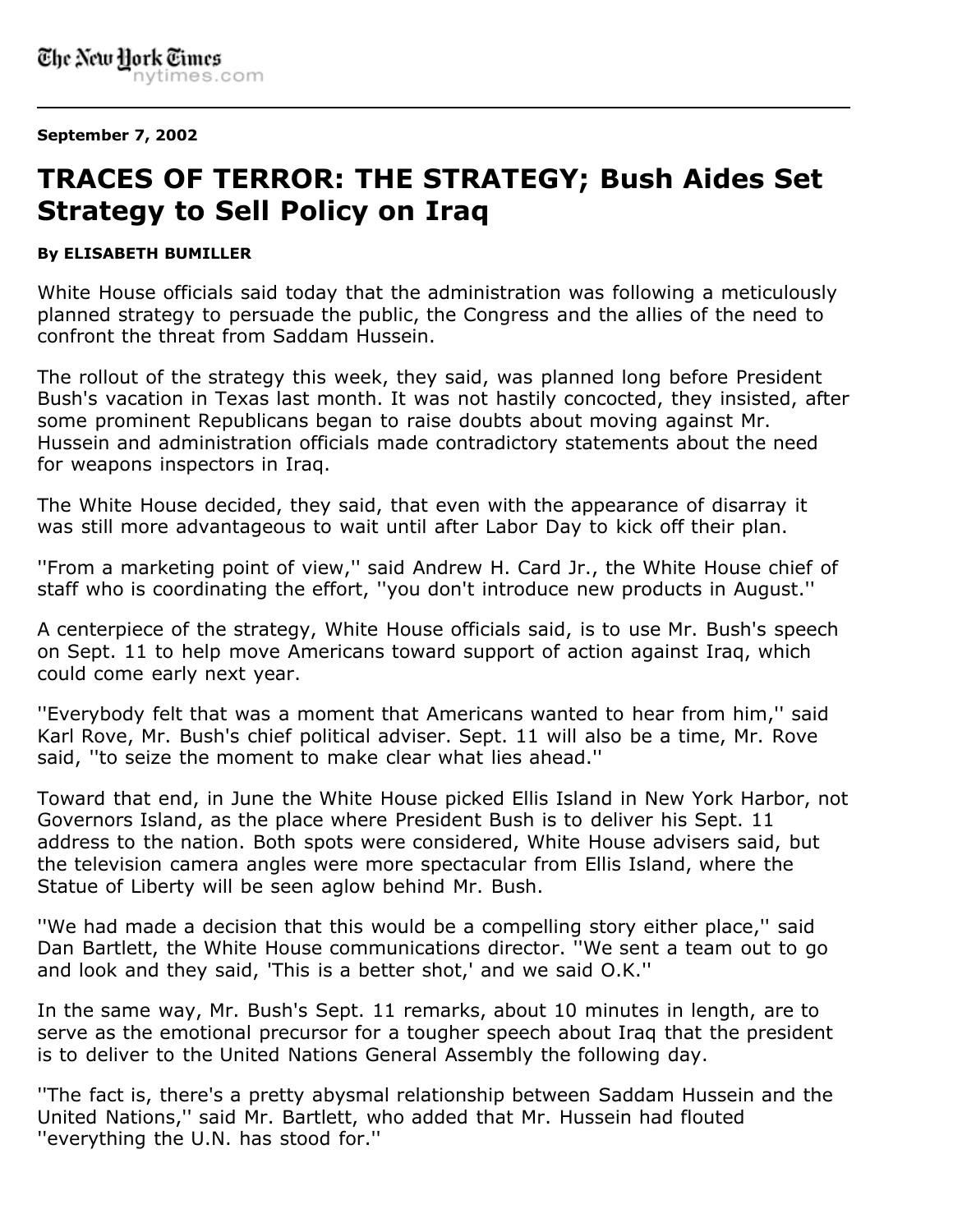''The president is going to be very direct and articulate a history of defiance,'' Mr. Bartlett said.

Both speeches are in final drafts, although Mr. Bush spent time reviewing the United Nations speech on Thursday night on Air Force One as he returned to Washington from Indiana. ''He's trimming it up so it's in his cadence,'' Mr. Rove said.

The Sept. 12 speech, a half hour or less in length, was written by a team that included Mr. Bush's chief speechwriter, Michael Gerson; Condoleezza Rice, the national security adviser; Secretary of Defense Donald H. Rumsfeld; and Secretary of State Colin L. Powell. The Sept. 11 speech was written by Mr. Gerson and Karen P. Hughes, the former counselor who still closely advises Mr. Bush from Texas.

On Capitol Hill, meanwhile, the administration has begun a full-scale lobbying campaign. On the day after Labor Day, the opening of Washington's political new year, Mr. Bush summoned a skeptical Congressional leadership to the White House to enlist their support for action against Iraq. The next day two dozen senators from both parties were invited to the Pentagon to discuss Iraqi policy with Vice President Dick Cheney, Mr. Rumsfeld and George J. Tenet, the director of central intelligence.

Later in the day, Mr. Cheney and Mr. Tenet gave evidence on Iraqi military capacity to the top four Congressional leaders, some of whom have said the administration has provided no proof that the threat from Mr. Hussein is imminent.

''That was thought of as a necessary step, as was having the leadership down, as was the necessity of providing a higher level of intelligence,'' Mr. Rove said.

Another senior administration official said the White House lobbying campaign on Capitol Hill would include not-so-subtle mentions of the regrets experienced by those lawmakers, like former Senator Sam Nunn, who did not vote for the 1991 ''use of force'' resolution before the Persian Gulf war.

The White House wants a resolution approving the use of force in Iraq to be approved in the next four to five weeks.

''In the end it will be difficult for someone to vote against it,'' the administration official said.

White House officials said they began planning more intensively for the Iraq rollout in July. Advisers consulted the Congressional calendar to figure out the best time for Iraq hearings while Ms. Hughes, even as she was driving back to Texas, discussed with Mr. Bush the outlines of his Sept. 11 speech.

By August, with Congress out of town and the United Nations not convening until September, White House officials decided to wait out the month, even as final planning continued by phone between advisers in Washington and at Mr. Bush's ranch in Texas.

''There was a deliberate sense that this was not the time to engage in his process,'' Mr. Rove said. ''The thought was in August the president is sort of on vacation.''

White House officials refused to say today whether Mr. Bush would build on his United Nations speech and directly address the nation about his planned course in